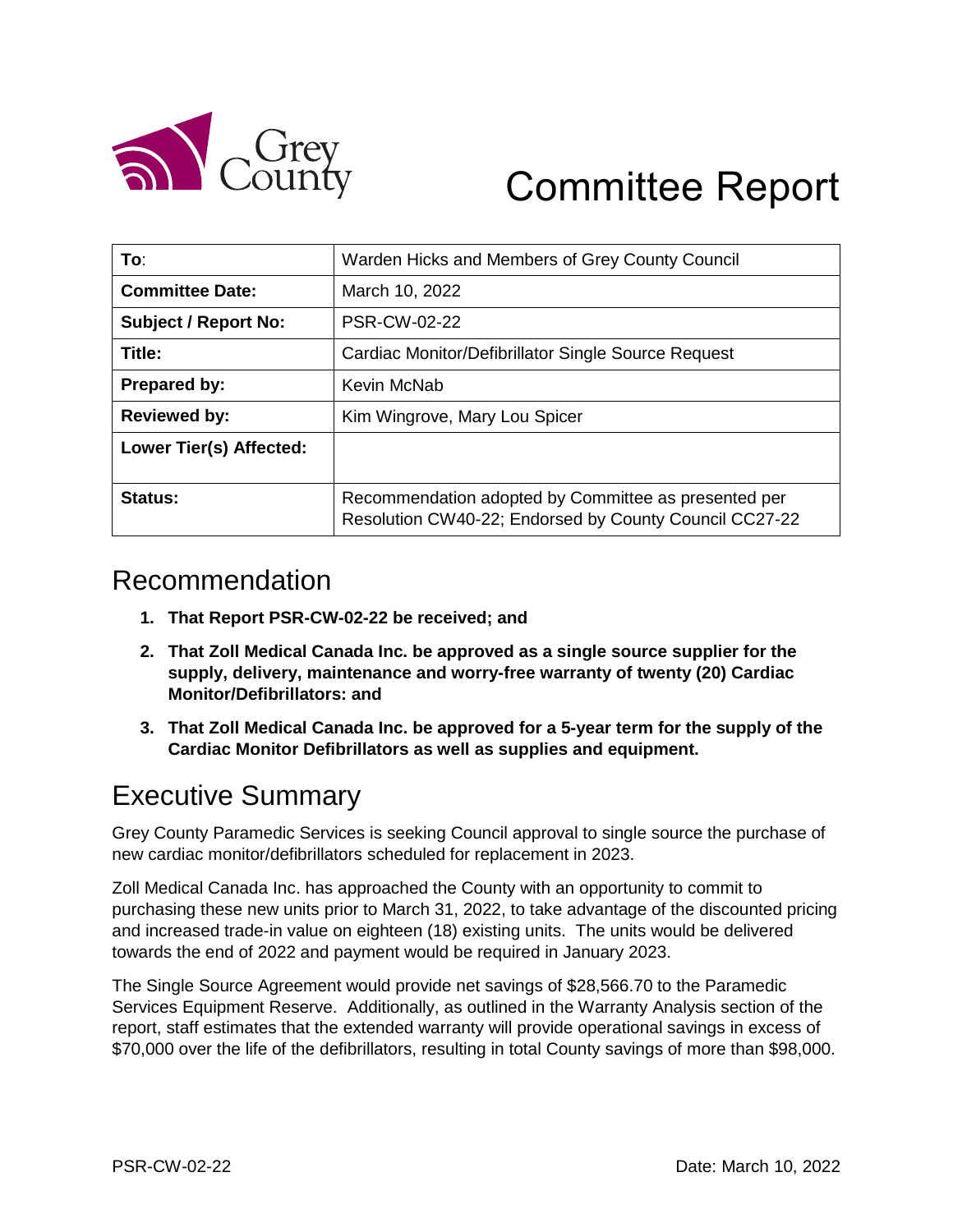### Background and Discussion

Grey County Paramedic Services is seeking Council approval to single source the purchase of new cardiac monitor/defibrillators scheduled for replacement in 2023. The proposed model will be the Zoll X-Series Advanced and will be purchased directly from Zoll Medical Canada Inc.

Zoll Medical Canada Inc. has approached the County with an opportunity to commit to purchasing these new units prior to March 31, 2022, to take advantage of discounted pricing and increased trade-in value on eighteen (18) existing units. The units would be delivered towards the end of 2022 and payment would be required in January 2023. Zoll Medical Canada Inc. provided a costing that is offered to other paramedic services with similar features on their units. The trade in value amount that will be honoured is the same as a service who purchased units in early 2021. In the 2016 purchase, the trade in value was \$4000.00 and Zoll Medical Canada Inc. is now offering \$7500.00.

Grey County Paramedic Services has had a strong working relationship with Zoll Medical Canada Inc. for almost two decades and is satisfied that the Zoll X-Series Advanced will meet the current and future needs of the service. There are a number of value-added features to proceed with the Zoll product as indicated below:

- Staff familiarity with Zoll machine interface, products and services
- Opportunity to utilize existing battery charging systems
- Ability to utilize existing stock of defibrillator pads, cables and sensors
- Majority of Public Access Defibrillators are Zoll which allows pads to be transferred between devices

As part of the 10-year capital plan, Paramedic Services is purchasing twenty (20) units which is an increase of two (2), to match one (1) per vehicle and to ensure spares are available in the system. These new cardiac monitor/defibrillators have new features to treat patients more effectively in the field:

- Bag-Valve-Mask Help technology which provides paramedics with on-screen feedback while performing a life-saving procedure.
- End tidal CO2 technology which will most likely be a mandated requirement under the new Advanced Life Support Patient Care Standards in the foreseeable future.

Zoll Medical Canada Inc. has agreed to maintain the current pricing of our cardiac monitor/defibrillator supplies and equipment for the next 5 years without any increases. These prices have remained the same since our previous purchase of cardiac monitor/defibrillators in 2016.

#### *Warranty Analysis*

The defibrillators come with a standard manufacturer's warranty of one year. The County of Grey assumes a 7-year useful life in the 10-year capital plan. Therefore, it is recommended that the County purchase an extended warranty on the defibrillators to cover the maintenance costs and limit financial risk of repairing/replacing a damaged or malfunctioning defibrillator.

Zoll Medical Canada Inc. offers a variety of warranty options varying in term and coverage. Staff have been provided with the following three quotes: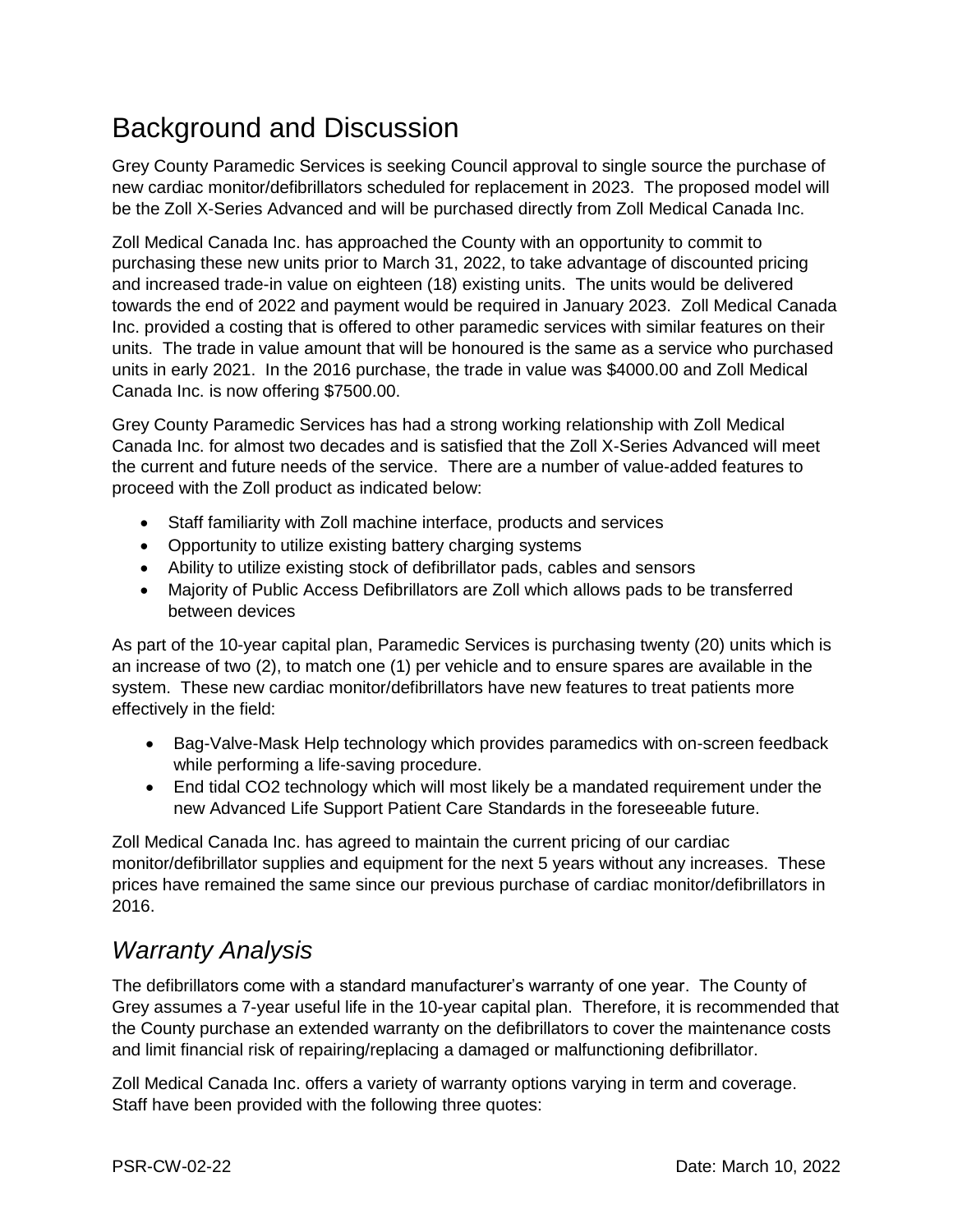- a) Precision Service Plan, 5 Years. \$6,930.87 per unit. \$138,617.47 total,
- b) Worry-Free Service Plan, 5 Years. \$8,244.60 per unit. \$164,891.90 total,
- c) Worry-Free Service Plan, 6 Years. \$9,892.99 per unit. \$197,859.70 total.

The Worry-Free Service Plan includes all the features of the Precision Service Plan as well as:

- 1) battery replacement typically replaced every 3 to 4 years at a cost of \$500 per unit, estimate 10 will be replaced per year,
- 2) ECG 12-lead cable replacement typically replaced every 3 years at a cost of \$400 per unit, estimate 10 will be replaced per year, and
- 3) accidental damage coverage protects against all repairable damages

The chart below outlines the total cost of the warranty package for twenty (20) units and staffs estimated replacement costs for the batteries and ECG 12-lead cables when not covered under warranty.

|                                 | Option 1       | Option 2     | Option 3     |
|---------------------------------|----------------|--------------|--------------|
|                                 | 5<br>Precision | Worry-free   | Worry-free - |
|                                 | year           | 5 year       | 6 year       |
| Initial purchase                | \$138,617.47   | \$164,891.90 | \$197,859.70 |
| Software Upgrades               | \$4,990.00     | \$4,990.00   |              |
| <b>Preventative Maintenance</b> | \$5,917.34     | \$5,917.34   |              |
| <b>Battery replacements</b>     | \$35,000.00    | \$5,000.00   |              |
| ECG 12-lead cable replacement   | \$28,000.00    | \$4,000.00   |              |
| <b>Total cost</b>               | \$212,524.82   | \$184,799.25 | \$197,859.70 |
| Cost per year covered           | \$42,504.96    | \$36,959.85  | \$32,976.62  |

Staff recommends that the Worry-Free Service Plan with 6 years be purchased with the defibrillators. This option ensures the equipment is covered for its entire useful life when combined with the standard manufacturer's warranty and provides the lowest cost per year covered.

# Staffing Considerations

Staff will require training on the new features; Bag-Valve-Mask Help and End tidal, but overall functionality will remain the same and be incorporated into the continuing medical education cycle.

### Legal and Legislated Requirements

Cardiac Monitor Defibrillator requirements are specified in the Provincial Equipment Standards for Ontario Ambulance Services in the most recent Version 3.6.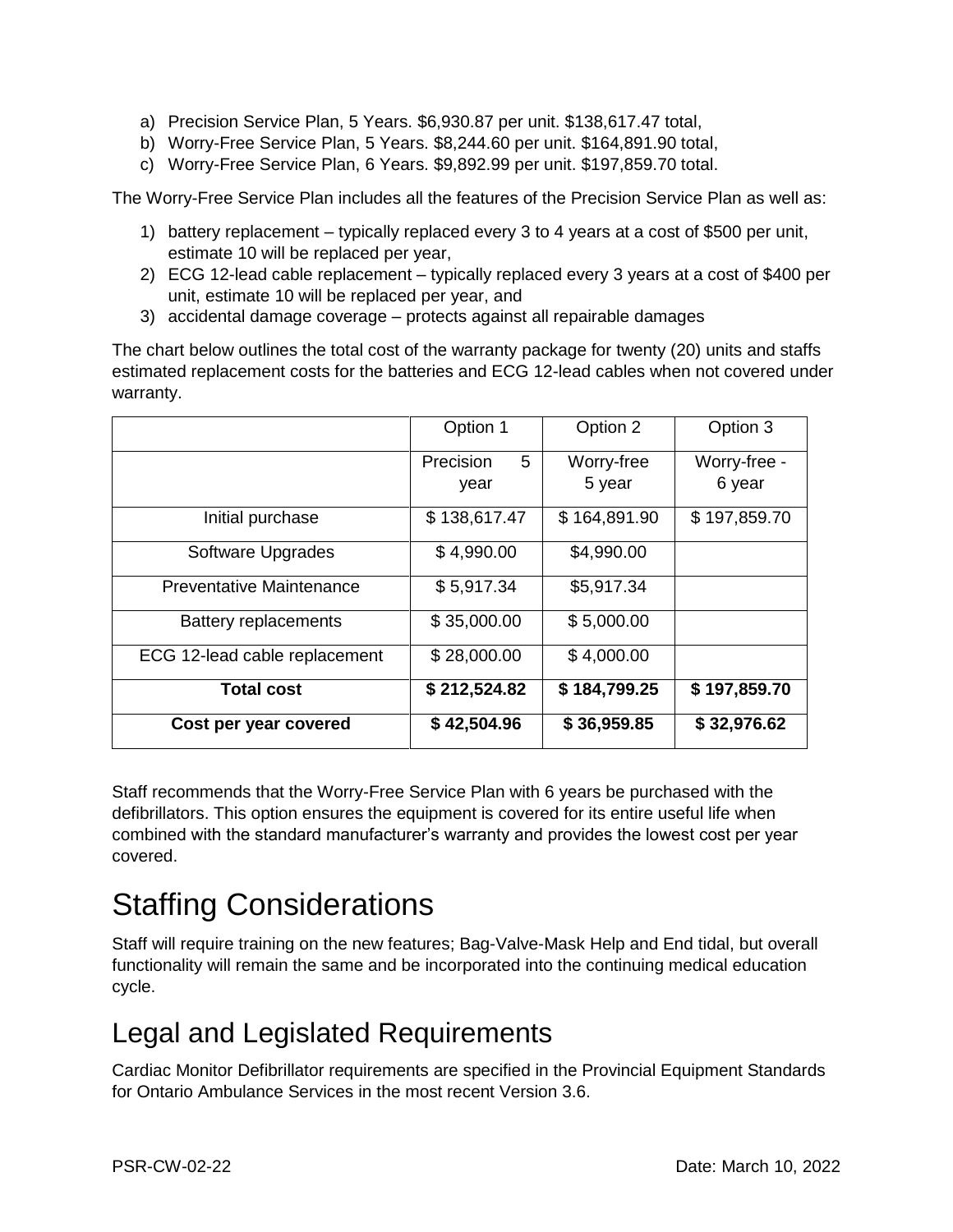### Financial and Resource Implications

| <b>Item</b>                                                                                           | <b>Excluding HST</b> | <b>Net HST</b> |
|-------------------------------------------------------------------------------------------------------|----------------------|----------------|
| 2022-2031 10 Year Capital Forecast                                                                    | \$729,264.94         | \$742,100      |
| 2022-2031 10 Year Capital Forecast<br><b>Trade-In Value</b>                                           | (\$70,754.72)        | (\$72,000.00)  |
| 2021-2030 10 Year Capital Forecast<br><b>Cost from Reserve</b>                                        | \$658,510.22         | \$670,100.00   |
| Single Source Quote (Including<br>Warranty)                                                           | \$765,437.60         | \$778,909.30   |
| Single Source Trade-In Value                                                                          | (\$135,000.00)       | (\$137,376.00) |
| <b>Single Source Cost from Reserve</b>                                                                | \$630,437.60         | \$641,533.30   |
| <b>Purchase Cost Savings from Reserve</b><br>Compared to 2022-2030 10 Year<br><b>Capital Forecast</b> | \$28,072.62          | \$28,566.70    |

The 2022-2031 Ten Year Capital Forecast includes \$742,100.00 net of HST for twenty (20) new defibrillators in the year 2023, including a 5-year precision warranty. The forecast also includes the County's eighteen (18) defibrillators being traded in at a cost of \$4,000 per unit net of HST. This would require the additional \$670,100.00 to be drawn from the Paramedic Services Equipment Reserve to fund the purchase. These units would be scheduled for replacement in 2030.

The Single Source agreement proposes a price of \$778,909.30 in year 2022, which includes a 6-year worry-free warranty. Zoll Medical Canada Inc. has offered a trade in value of \$7,500 per unit or \$137,376 total net of HST. This would require the additional \$641,533.30 to be drawn from the Paramedic Services Equipment Reserve to fund the purchase. Grey County would take possession of the defibrillators at the end of 2022 and staff estimates they would need to be replaced in 2030.

Therefore, the Single Source Agreement would provide net savings of \$28,566.70 to the Paramedic Services Equipment Reserve. Additionally, as outlined in the Warranty Analysis section of the report, staff estimates that the extended warranty will provide operational savings in excess of \$70,000 over the life of the defibrillators, resulting in total County savings of more than \$98,000.

### Relevant Consultation

☐ External:

☒ Internal: CAO, Finance